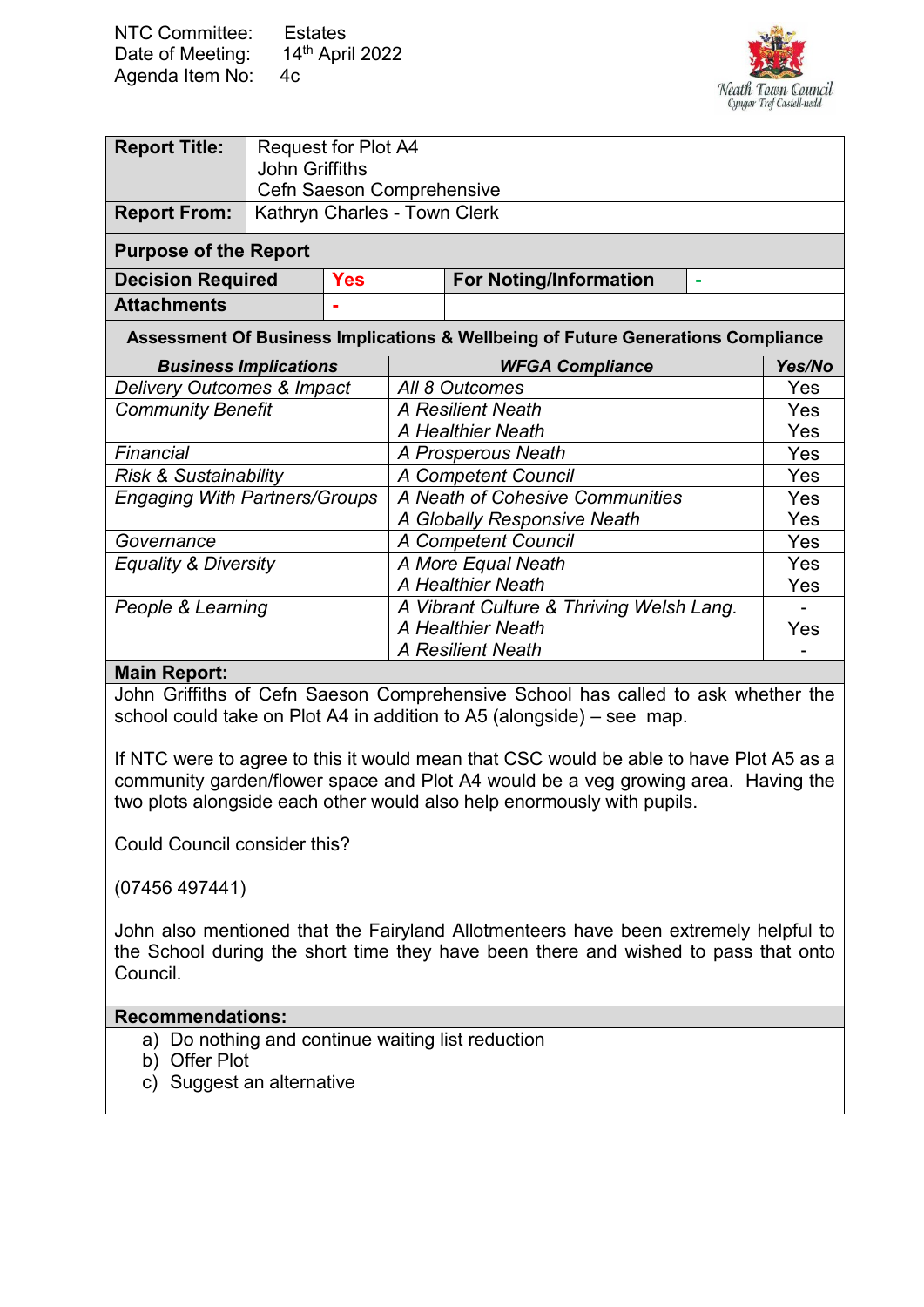## Estates Committee Meeting<br>Thursday, 14<sup>th</sup> April 2022

**Correspondence received for noting** 

An email from Ann Bowden of the Fairyland Allotment Society attaching the minutes of their AGM and General Meeting held on 30<sup>th</sup> March.